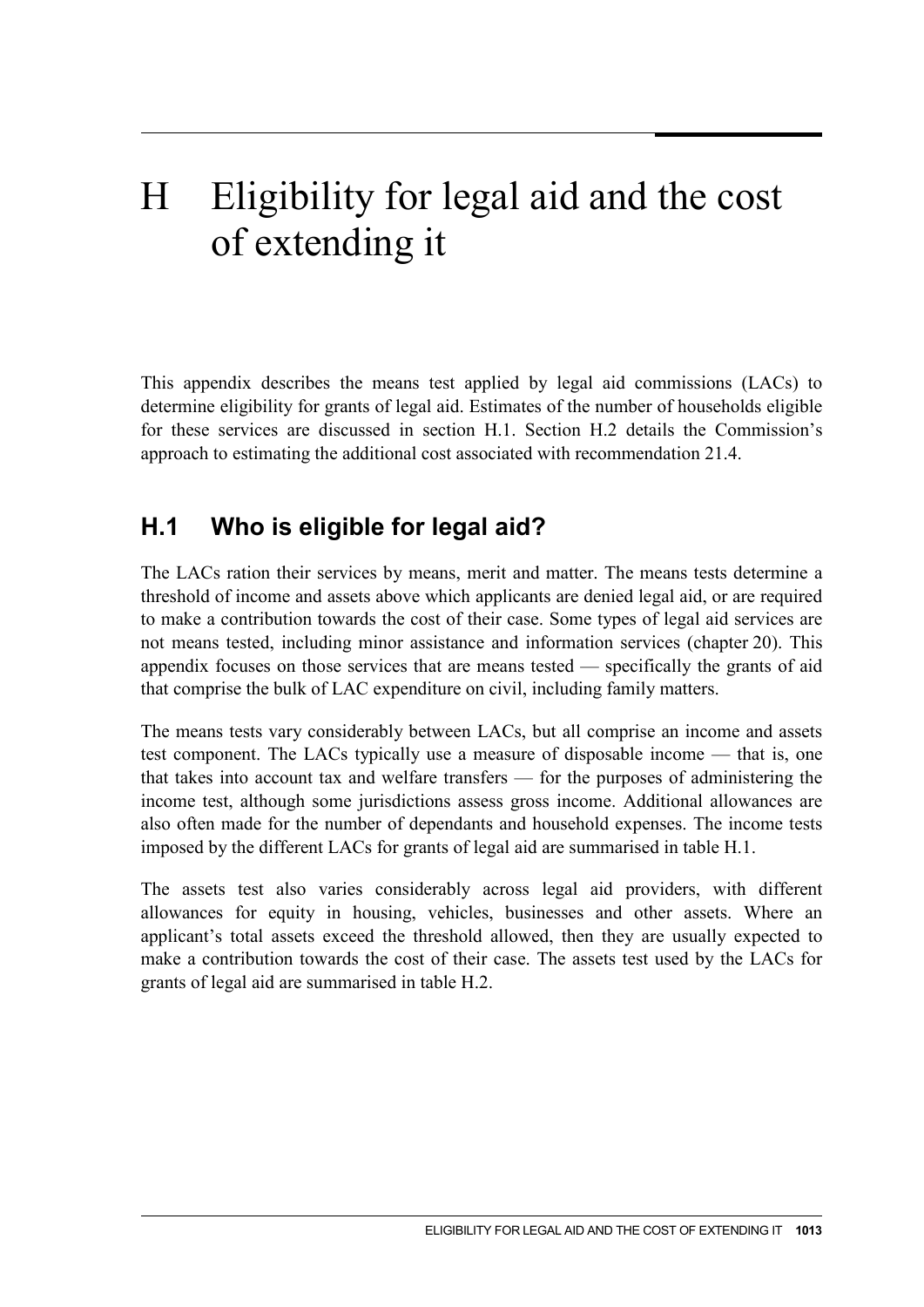| Table H.1 | Summary of income test thresholds for which no further contribution is required <sup>a</sup> |  |
|-----------|----------------------------------------------------------------------------------------------|--|
|-----------|----------------------------------------------------------------------------------------------|--|

| Legal aid<br>commission                                   | <b>Threshold of</b><br>income, above<br>which a<br>contribution is<br>required (net | Allowance for children and<br>dependants                                               | Allowances for rental<br>assistance and other<br>household costs | Other allowances, notes                                                                                                                                                    |
|-----------------------------------------------------------|-------------------------------------------------------------------------------------|----------------------------------------------------------------------------------------|------------------------------------------------------------------|----------------------------------------------------------------------------------------------------------------------------------------------------------------------------|
| Legal Aid New                                             | of allowances)<br>\$213 per week                                                    | \$120 per week per dependant                                                           | \$320-\$455 per week                                             | Net of income tax and Medicare levy, family tax benefits, carer                                                                                                            |
| South Wales                                               |                                                                                     |                                                                                        |                                                                  | allowance, rent assistance, NDIS amounts; up to \$250 per week in<br>childcare costs; up to \$120 per week per child in child support<br>payments                          |
| Victoria Legal<br>Aid                                     | \$255 per week                                                                      | \$130 per week for first dependant,<br>\$125 per week for each dependant<br>thereafter | \$240 per week                                                   | Income tax, the Medicare levy, business expenses; up to \$240 per<br>week in childcare costs; up to \$125-130 per week in child support<br>payments                        |
| Legal Aid Qld                                             | \$370-\$1370<br>per week                                                            |                                                                                        |                                                                  | Gross income measure that depends on number of children                                                                                                                    |
| <b>Legal Services</b><br>Commission of<br>South Australia | \$342 per week                                                                      | \$128 per week for first dependant,<br>\$120 per week for each dependant<br>thereafter | See note <sup>b</sup>                                            | Allows a range of deductions for expenses such as tax, childcare and<br>household expenses, but only up to a maximum level linked to the<br>Henderson poverty line         |
| Legal Aid WA                                              | \$264 per week                                                                      | \$99 for first dependant, \$93 for each<br>dependant thereafter                        | \$260-\$390 per week                                             | Net of income tax and the Medicare levy; \$148 per week in childcare<br>costs; child support payments using the same scale as the allowance<br>for children and dependants |
| Legal Aid<br>Commission of<br>Tasmania                    | \$450-\$1 005<br>per week                                                           |                                                                                        |                                                                  | Gross income measure that depends on number of children                                                                                                                    |
| NT Legal Aid<br>Commission                                | \$271 per week                                                                      | \$101 for first dependant, \$96 for each<br>dependant thereafter                       | Equal to rental 'cost of 2<br>bedroom flat in Darwin'            | Net of income tax and Medicare levy; \$140.50 per week in childcare<br>costs                                                                                               |
| <b>ACT Legal Aid</b><br>Commission                        | \$396 per week                                                                      | \$185 for the first dependant, around<br>\$174 for each dependant thereafter           | \$450 per week                                                   | Net of income tax and Medicare levy; childcare costs up to \$208 per<br>week                                                                                               |

**a** In practice, most LACs require an initial contribution from clients for a grant of aid. This initial cost ranges from \$20 to \$110 depending on the jurisdiction and matter. <sup>b</sup> Equal to the 'childcare relief figure' set by the Commonwealth Department of Human Services for up to 50 hours (Legal Services Commission of South Australia 2014a).

*Sources*: Commission research based on Legal Aid NSW (2010a, 2010b); Victoria Legal Aid (2010a, 2010b, 2010c, 2010d); Legal Aid Queensland (2014); Legal Services Commission of South Australia (2014a, 2014b); Legal Aid WA (2010a, 2010b, 2010c); Legal Aid Commission of Tasmania (2003, 2010, 2014); Northern Territory Legal Aid Commission (2005); Legal Aid ACT (2013); Melbourne Institute of Applied Economics and Social Research (2014).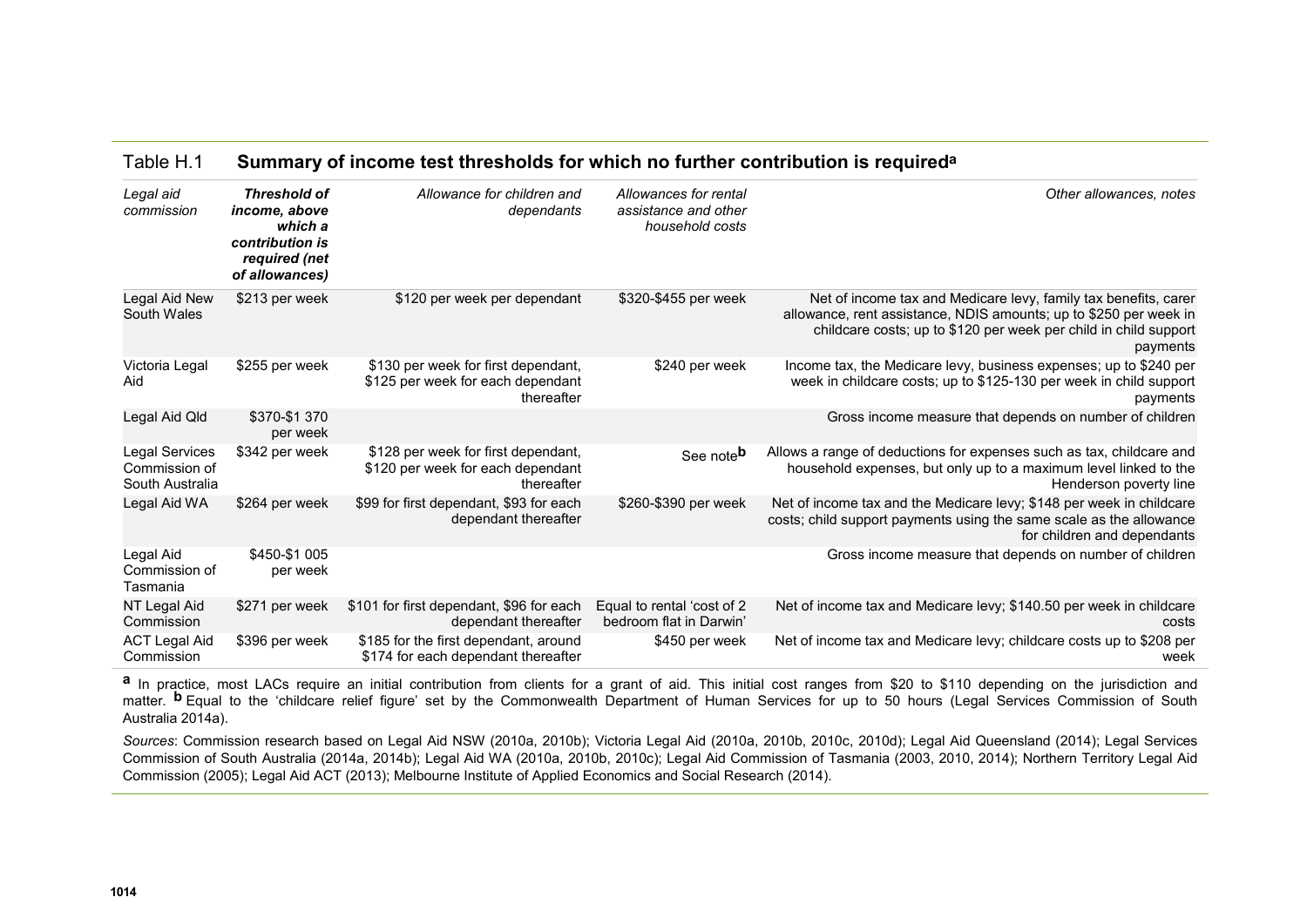#### Table H.2 **Summary of assets test thresholds for which no further contribution is required**

| Legal aid<br>commission                            | Threshold of<br>assets, above<br>which a<br>contribution is<br>required (net of<br>allowances) | Home equity<br>allowed <sup>a</sup> | Vehicle equity<br>allowed <sup>b</sup> | Other allowances, notes                                                                                                                                                                                                                                                                                                                                                                                           |
|----------------------------------------------------|------------------------------------------------------------------------------------------------|-------------------------------------|----------------------------------------|-------------------------------------------------------------------------------------------------------------------------------------------------------------------------------------------------------------------------------------------------------------------------------------------------------------------------------------------------------------------------------------------------------------------|
| Legal Aid New<br>South Wales                       | \$100-\$1500<br>depending on the<br>matter                                                     | \$260 550 to<br>\$521 000           | \$15 100                               | Allowance is made for the reasonable value of household furniture, clothing and tools of trade; baby<br>bonus and NDIS are exempt, as are lump sum compensation payments if the applicant and family<br>members are not working; allowance of up to \$287 750 is allowed for farm or business equity                                                                                                              |
| Victoria Legal<br>Aid                              | \$865                                                                                          | \$300 000                           | \$11 280                               | Household furniture, clothing and tools of trade are excluded from assessable assets; allowance for<br>farm/business equity between \$161 500 and \$336 500 depending on number of dependents; lump sum<br>payments are excluded unless they affect the receipt of a Commonwealth benefit                                                                                                                         |
| Legal Aid Qld                                      | \$930-\$1880 <sup>C</sup>                                                                      | $$146000$ <sup>d</sup>              | \$16 000                               | Household furniture and tools of trade are exempt unless they are of 'exceptional value'                                                                                                                                                                                                                                                                                                                          |
| Legal Services<br>Commission of<br>South Australia | See note <sup>e</sup>                                                                          | See note <sup>f</sup>               | See note <sup>g</sup>                  | Household furniture, clothing, and tools of trade; equity in a farm or business up to assets limit under<br>various Centrelink benefit tests                                                                                                                                                                                                                                                                      |
| Legal Aid WA                                       | \$950-\$1 900 <sup>c</sup>                                                                     | \$299 614 to<br>\$355 051           | \$14 600                               | Household furniture, clothing, and tools of trade; equity in a farm or business between \$161 500 and<br>\$346 000 depending on home ownership and partner status.                                                                                                                                                                                                                                                |
| Legal Aid<br>Commission of<br>Tasmania             | \$740-\$1 490 <sup>C</sup>                                                                     | \$169 000 to<br>\$215750            | \$11 500                               | Equity in a farm or business between \$118 000 and \$251 000 depending on home ownership and<br>partner status                                                                                                                                                                                                                                                                                                    |
| NT Legal Aid<br>Commission                         | $$950-$1950^C$                                                                                 | \$310 000                           | \$13 500                               | Household furniture, clothing, and tools of trade; some lump sum payments if the applicant and family<br>members are not working                                                                                                                                                                                                                                                                                  |
| <b>ACT Legal Aid</b><br>Commission                 | \$1 100-\$2 200 <sup>C</sup>                                                                   | $$507250$ <sup>h</sup>              | \$16 3159                              | Household furniture and effects that are not of exceptionally high value, clothing, tools of trade, lump<br>sum compensation payments if the applicant and dependants are not working, lump sum child or<br>spouse maintenance where the applicant is receiving a pension/benefit at a reduced rate. Between<br>\$196 750 and \$421 500 in farm or business equity depending on home ownership and partner status |

a Typically, these allowances are made for the principal home of the person applying for assistance, with any other real estate being counted against the net assessable assets allowed. Those aged over 60 years are often provided with more leeway in several jurisdictions. **b** Equity allowed is usually up to two vehicles, with any equity in additional vehicles being assessed as assets. **c** Varies by number of dependants. **d** Also allows for savings of up to this amount for the purpose of buying a home, provided that contracts were exchanged prior to knowledge of the legal problem. **e** The figure is set and updated in accordance with the weighted average of the Consumer Price Index and Average Weekly Earnings, with an allowance for dependants. **f** Up to the amount equal to the median value of an established home in Adelaide. **g** Equity allowed up to the published re-sale value for a 5 year old 6 cylinder family car. **h** Equity allowed up to a maximum equal to the median price of an established house in the ACT.

Source: As per table H.1.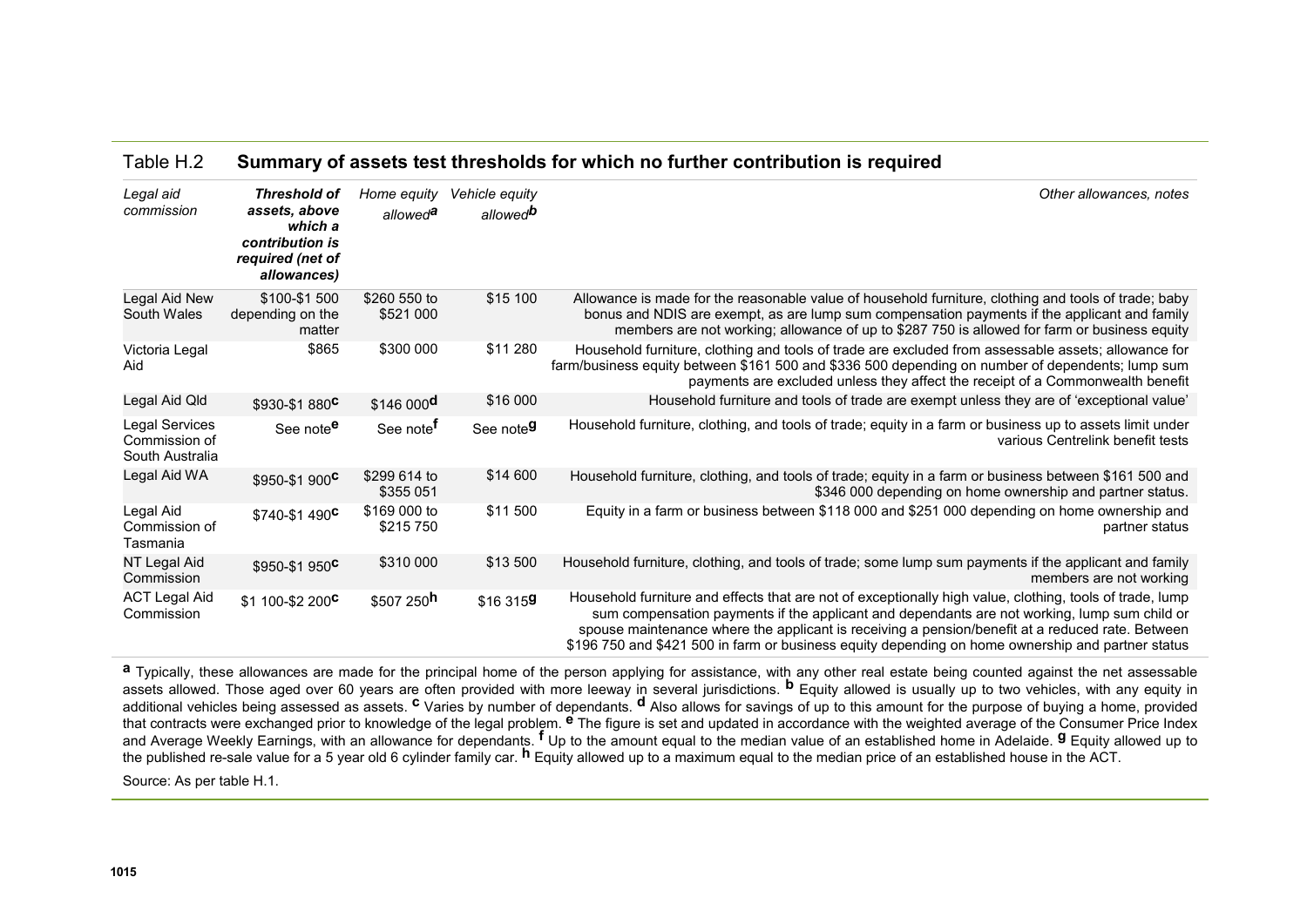#### **Few are eligible for legal aid**

It is difficult to determine a 'notional' national means test given the way that eligibility requirements vary considerably between jurisdictions. That said, the Commission has derived such a notional national means test, in an effort to understand the proportion of households that would be eligible for legal aid without having to make a contribution. To do so, the Commission has used the ABS 2009-10 Household Expenditure Survey (HES), as this data source provides consistent information on a range of different income measures and assets. It does not, however, provide detail down to the level that LACs frequently consider — such as the value of tools and household furniture.

The Commission estimates that around 8 per cent of households across Australia are eligible for legal aid without having to make a contribution towards their costs. Based on the income test alone, around 19 per cent of households meet the 'average' LAC criteria, while 15 per cent of households meet the assets criteria alone. Figure H.1 summarises the results of the Commission's estimates, and the assumptions used to derive it. It should be noted that the calculations are indicative only and rely on a number of assumptions, which, if incorrect, could significantly change the estimated proportion of eligible households.



#### Figure H.1 **Estimated proportion of households eligible for legal aida**

**a** Based on an income test that allows for \$300 per week base income, \$150 per week per dependant under 15 years of age, \$300 per week per household in rental assistance, and \$100 per week per household for other household expenses; and an assets test that allows for \$500 000 in home equity for the place of residence, \$250 000 in business equity, \$15 000 in vehicle equity, and \$1000 for other assets. Other assets includes the value of accounts in financial institutions, private trusts, shares, debentures and bonds, residential property besides the place of residence, non-residential property, and 'other assets not elsewhere classified' by the Household Expenditure Survey.

*Data source*: Commission estimates based on ABS (*Household Expenditure Survey, 2009-10*, Cat. no. 6503.0, Confidentialised Unit Record File).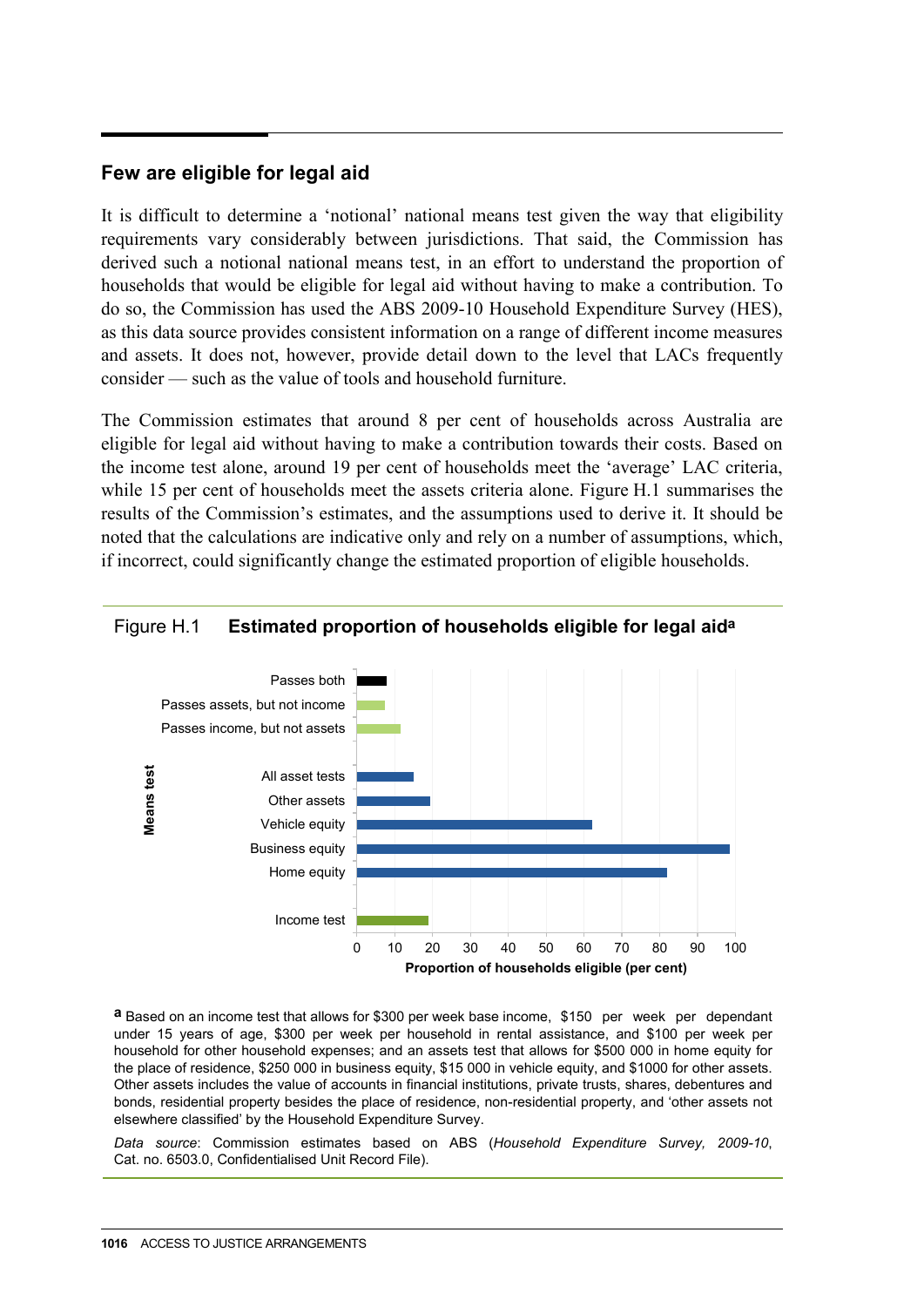Very different proportions of households are eligible for the different criteria of the assets test. Most households are not constrained by the allowances made for business and home equity — possibly because many households do not own businesses and rent their principal place of residence. The vehicle constraint is more binding, but still not applicable for most households. However, the low threshold for assessable assets means that the constraint on other assets — predominantly liquid assets — renders about 80 per cent of households ineligible for aid without making a contribution.

# **H.2 How much would it cost to provide more legal aid services?**

The Commission, in recommendation 21.4, proposes more funding be provided to legal assistance services for three purposes:

- to maintain existing frontline services that have a demonstrated benefit to the community
- to relax the means tests applied by the LACs and allow more households to be eligible to receive their grants of legal aid
- to provide grants of legal aid in areas of law where there is little assistance being currently provided, by either LACs or other legal assistance services.

The Commission estimates that the collective cost of this recommendation is around \$200 million per annum, and should continue as an interim arrangement until sufficient data can be collected to better inform funding of legal assistance services (chapters 21 and 25). This section describes in detail how these estimates were derived.

## **Providing funding to maintain existing frontline services**

Recent decisions taken in the 2013-14 Mid-Year Economic and Fiscal Outlook (MYEFO) Statement and 2014-15 Budget reduced funding to all four legal assistance providers (Australian Government 2013). The announced reductions in funding from MYEFO totalled around \$43 million over four years, and were designed to limit policy reform and advocacy activities:

The Government will achieve savings of \$43.1 million over four years by removing funding support for policy reform and advocacy activities provided to four legal assistance programmes. Funding for the provision of frontline legal services will not be affected. (Australian Government 2013, p. 119)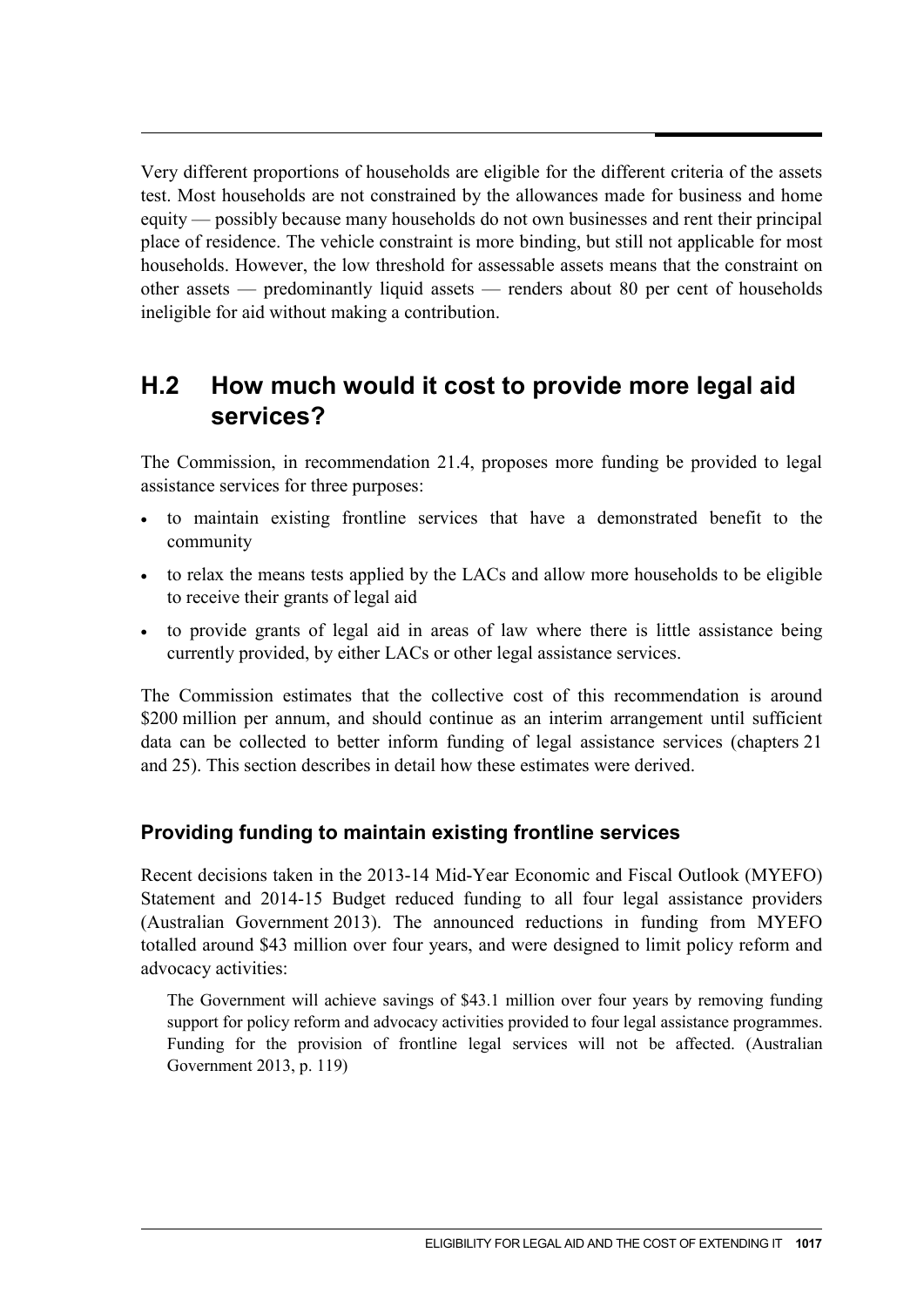The distribution of these changes in funding, over four years (2013-14 to 2016-17), comprised:

- a \$6.5 million reduction to the LACs
- a \$19.6 million reduction to the Community Legal Services Program (CLSP), directed to the community legal centres (CLCs)
- a \$13.3 million reduction to the Aboriginal and Torres Strait Islander Legal Services (ATSILS)
- a \$3.7 million reduction to the Family Violence Prevention and Legal Services (FVPLS) — however, this change in funding did not eventuate (table 20.4).

A further reduction of \$15 million to LACs was made in the 2014-15 Budget for that financial year.

However, these adjustments to funding should be considered against the wider context of additional funding that was provided in the 2013-14 Budget. In that budget, additional funds of \$30 million were provided to LACs over two years to undertake work in civil areas of law. (The subsequent \$15 million reduction in the 2014-15 Budget represented an early end to the provision of those funds.) An additional \$10.4 million for four years was also provided through the CLSP (table 20.4).

That said, many legal assistance services have stated that the changes to funding as part of the 2013-14 MYEFO and 2014-15 Budget have affected frontline services. For example, the National Aboriginal and Torres Strait Islander Legal Services stated in respect to the changes outlined in the MYEFO:

[I]mplementing the announced funding cuts cannot simply be done by removing dedicated law reform and advocacy positions. Given how law reform and advocacy work is shared amongst multiple people with responsibility in areas of frontline services, the implementation of the announced funding cuts will mean that cuts to frontline service delivery will have to be made. Furthermore, ATSILS allocate very few resources to law reform and advocacy work, and the size of the announced funding cuts far exceed what is spent in this area meaning that in order to implement such, other frontline services are going to have to be withdrawn. (sub. DR327, p. 2)

The Commission is satisfied that the changes to funding as part of the 2013-14 MYEFO and 2014-15 Budget have affected frontline legal services (chapter 21). The Commission considers that these adjustments to funding be altered, and funding restored to the LACs and ATSILS. The resulting total cost to the Commonwealth would be around \$34.8 million over four years (or around \$8.7 million per year). Consistent with recommendation 21.6, more information around appropriate funding levels should then be available to make a comprehensive assessment of what funding is needed for each legal assistance provider.

The case for returning CLSP funding back to the level of the 2013-14 Budget is not as strong. The additional funding provided in that budget comprised of new, additional funds as well as a transfer of funds previously allocated to other government programs (summarised in table 20.4). In practice, it appears that Environmental Defenders Offices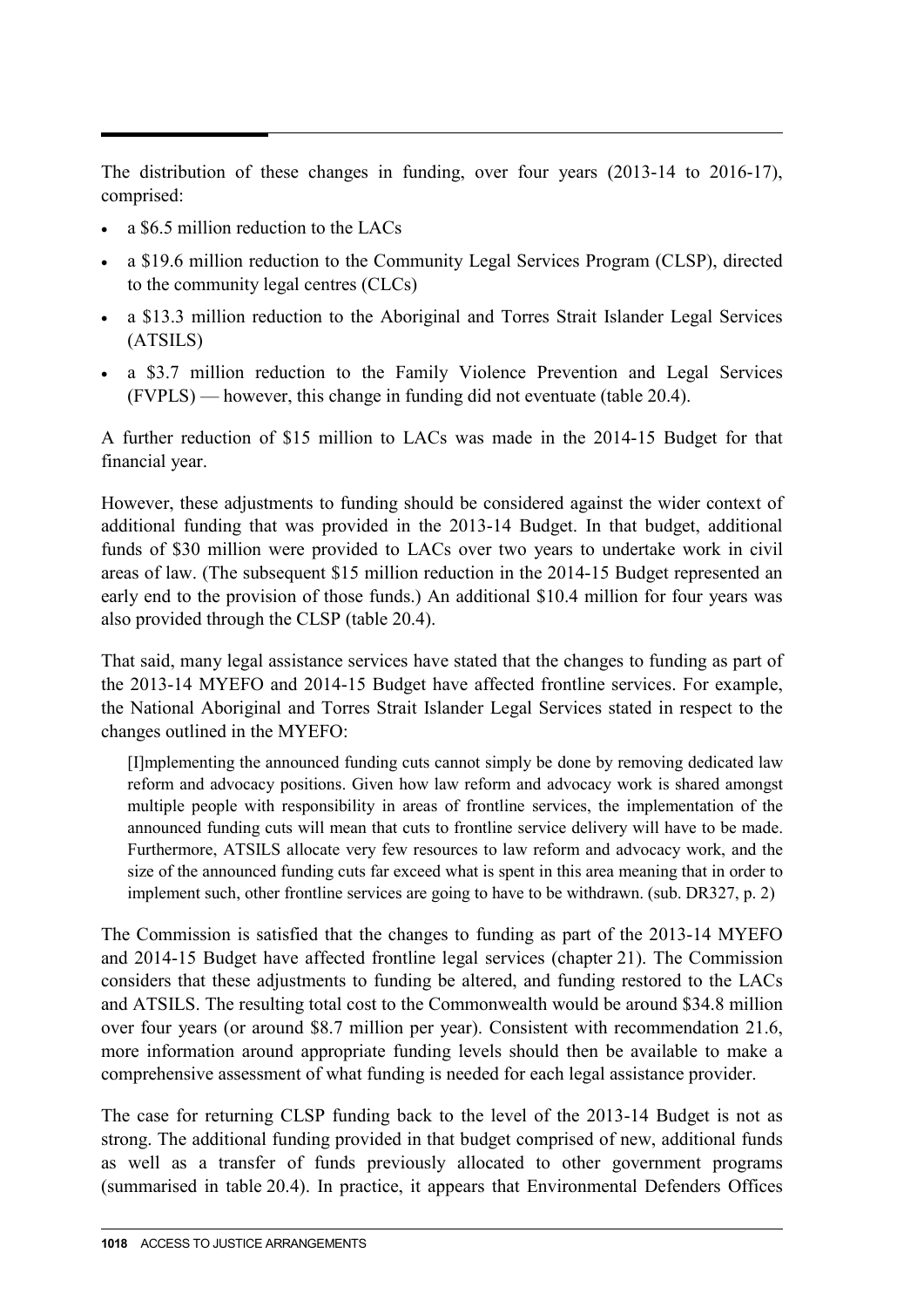(EDOs) benefited from the additional funding in the 2013-14 Budget, but then lost these gains, as well as funding for their operating budgets, as part of the 2013-14 MYEFO decisions.

Consequently, the Commission considers that the Commonwealth should provide funding for the operating costs of the EDOs (of around \$1 million per year, over four years), but does not see merit in restoring to the EDOs those additional funds that they received in the 2013-14 Budget. This adjustment, in conjunction with returning the other CLSP funding that was withdrawn in the 2013-14 MYEFO, would cost the Commonwealth a total of \$10.6 million over four years (or around \$2.6 million per year).

In total, the cost of these proposals is \$45.4 million over four years (or around \$11.4 million per year).

# **Providing additional funding to the LACs to relax their means tests**

The Commission has used a variety of data sources in order to cost the recommendation about relaxing the means tests applied by the LACs for civil (including family) matters. These include:

- unpublished administrative data from Victoria Legal Aid (VLA) on the number and average costs of services provided, by matter and method (grants of aid, duty lawyer services, minor assistance services, and information services)
- unpublished administrative data from Legal Aid New South Wales (LANSW) on the number of services provided by matter and method, along with the average cost of grants of aid fulfilled by private practitioners
- published data from the National Legal Aid (NLA) website, which shows the total expenses for each legal aid commission
- the ABS 2009-10 Household Expenditure Survey (HES), which provides information around the distribution of income and assets of households.

However, these data have some limitations. The data provided by the LACs contains some gaps. For example, the data from VLA only contains a sampling of costs for grants of legal aid (which make up the largest proportion of LAC expenditure) at private practitioner rates. Similarly, LANSW was only able to provide the average cost of grants of legal aid for private practitioner rates. This means that there are no data on the cost of providing 'in-house' grants of legal aid. To account for this, the Commission has calculated the total cost of grants of aid at private practitioner rates, then 'scaled down' the result by a factor equal to the number of grants of aid provided in-house as a share of total grants of aid. Such a method implicitly assumes the same ratio of in-house grants of aid to private practitioner grants in any costing calculation.

Another limitation is that LANSW was unable to provide cost estimates for providing duty lawyer services, minor assistance, and information services (but were able to provide the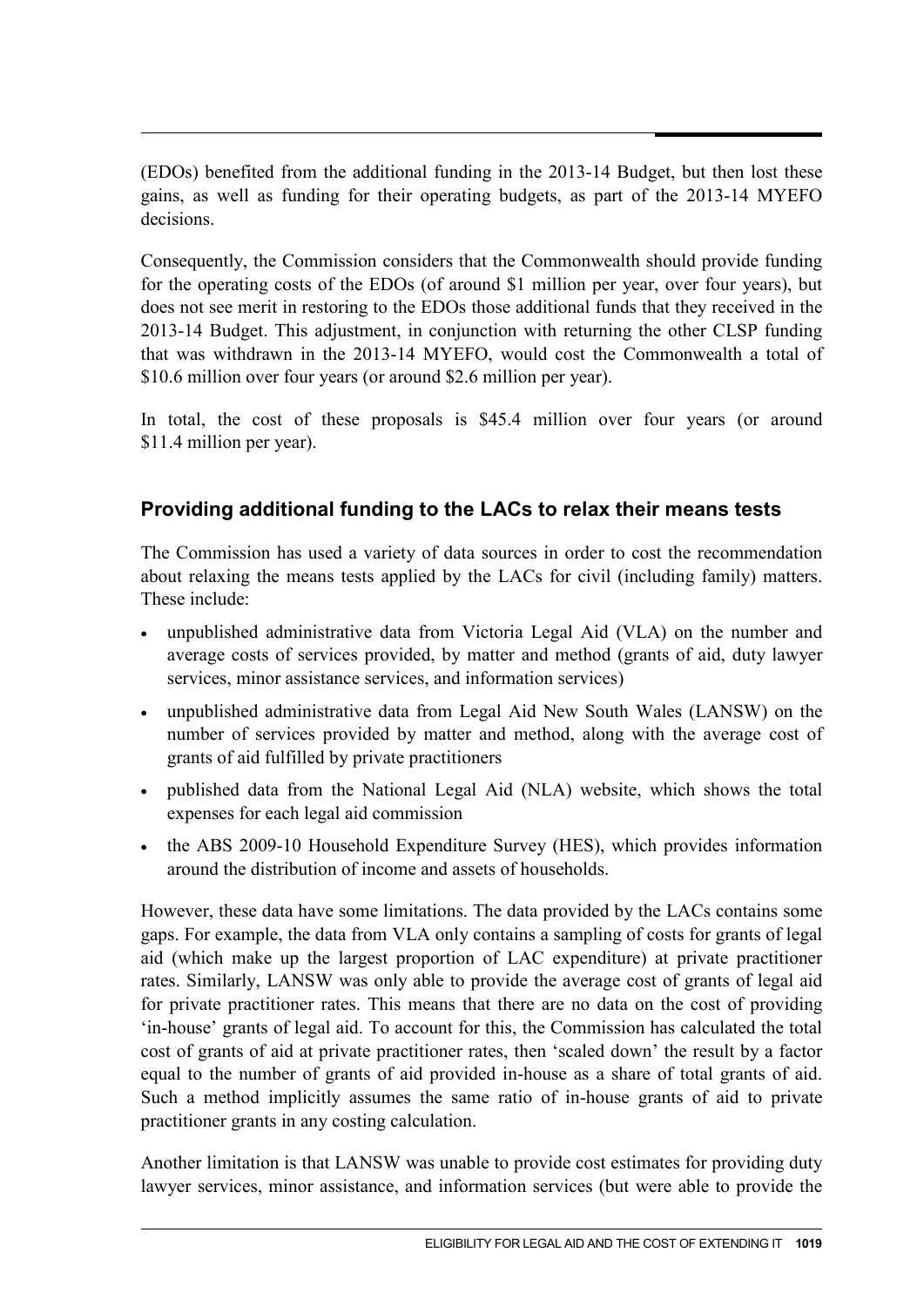number of each). To cost these services, the VLA costs have been applied to the LANSW figure as they represent the closest substitute for which detailed data are available. Such a process is not ideal, but is consistent with cost-benefit analysis methods (Department of Finance and Administration 2006).

The data provided by VLA and LANSW have been used to derive the total costs of providing legal services for civil (including family) law matters in those jurisdictions for 2012-13. The resulting estimates, combined with the NLA data, allow for the proportion of costs associated with providing legal aid in those areas of law. This proportion was then applied nationally to determine an imputed total national cost for civil (including family) law services — around 35 per cent of total expenses.

The HES data have been used to plot a distribution of income and assets that, depending on where thresholds are drawn, define how many people are in scope for legal aid. A baseline case is first set by picking a representative income and assets test based on those estimated by the Commission to be eligible for a grant of legal aid (section H.1) — around 8 per cent of households. Changes to the means test allow for a new proportion of households eligible for legal aid to be estimated, and it is the proportionate change between this and the baseline case that determines the additional funding required (by applying it to the national total for civil, including family, law matters).

#### Choosing a 'baseline' set of eligibility requirements

The Commission has used a simplified approach that considers equivalised household disposable income (box H.1) and a single, combined measure of net assets to determine changes in eligibility. This is a simpler approach than the means tests commonly employed by the LACs as it does not make different allowances for different assets. The choice of this approach has been made on the grounds that it is the limits on 'other assets' that are the main binding constraint, rather than the specific asset types commonly considered (figure H.[1](#page-0-0)).<sup>1</sup>

An initial, or 'baseline' set of income and assets parameters is necessary in order to determine proportional changes in the number of households eligible for legal aid. This baseline set of income and net assets is chosen by examining the distribution of income and assets for those households found to be eligible under the 'notional' national parameters discussed in section H.1. This indicates that:

- a median equivalised disposable household income of approximately \$400 per week (or around \$20 000 per year)
- most households had net assets of less than \$150 000.<sup>[2](#page-7-0)</sup>

 $\overline{a}$ 

<sup>1</sup> In practice, moving towards a 'pooled' assets test is effectively equivalent to relaxing the most restrictive assets test first, and then the next most restrictive, and so forth.

<span id="page-7-1"></span><span id="page-7-0"></span><sup>2</sup> While there could be concerns that such a baseline would omit those that are 'asset-rich' and 'incomepoor', such as some Age Pension recipients, it should be noted that that those older than 65 comprise less than 3 per cent of VLA and LANSW clients, and so do not materially affect the costing estimates.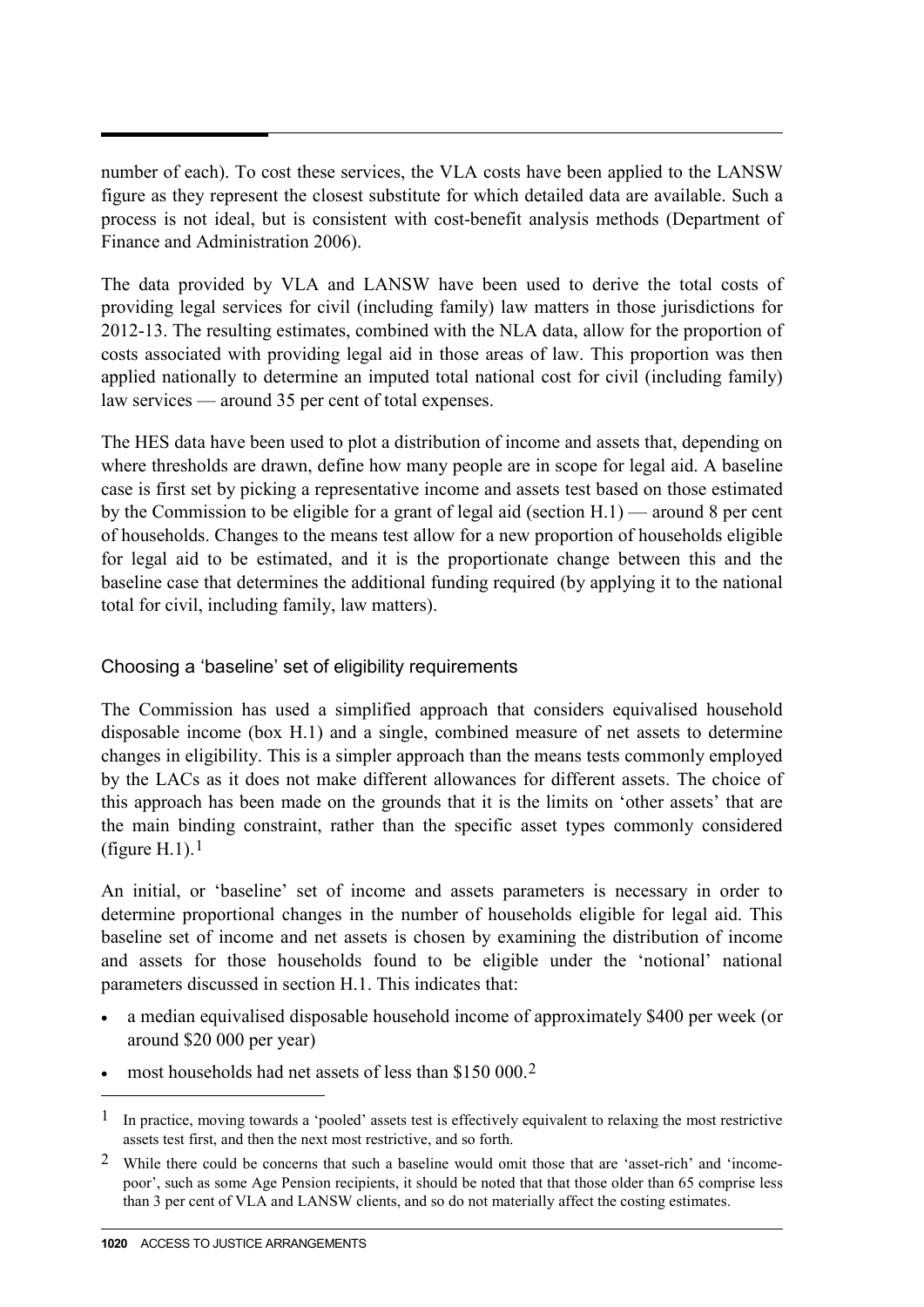These parameters were used to calculate the baseline case, which in turn indicate that around 8 per cent of households are eligible for grants of legal aid.

#### Box H.1 **Equivalised disposable household income**

Comparing the relative wellbeing and economic resources of households is difficult because different households can have different compositions. Comparing the income of a single-person household to that of a couple, who are both employed, with several dependants can be misleading. Some adjustment is necessary to take account of different compositions of households for meaningful analysis.

One established method to do this is to use 'equivalence scales' — factors that control for different compositions of households — to weight income in order to make meaningful comparisons. Applying these equivalence scales means that the resulting 'equivalised' income can be viewed as an indicator of the economic resources available to a standardised household. This enables more accurate comparisons across households to be made.

The ABS HES contains equivalence scales based on a 'modified OECD' approach, and these scales are used by the Commission for its analysis.

*Source*: ABS (*Household Expenditure Survey, 2009-10*, Cat no. 6305.0, *Household Expenditure Survey User Guide*, pp. 132–137).

Increasing the number of households eligible for legal aid in civil including family matters

As discussed ion chapters 21 and 25, the Commission has recommended that, once further work has been done to improve the evidence base, further analysis and consideration should be given to the quantum of funds necessary to provide legal aid services for those where there is a net benefit from doing so.

At present, however, based on limited data, the number of households eligible for legal aid appears to be very low. Indeed, some means tests are below some common measures of poverty — such as the Henderson Poverty Line and the OECD Relative Poverty Line (described in box H.2). The Commission is not proposing to increase the means test to these levels, although notes that VLA has indicated that the latter benchmark may be an 'appropriate starting point' when determining future means tests:

We've acknowledged ... the OECD as a starting point, it's not an end point, and we recognise that there would be different ways to approach the question of financial eligibility or someone's lack of capacity to meet the full cost of their own legal representation for very severe life-affecting issues. (trans., p. 741)

There are many measures of disadvantage that consider factors beyond relative income, such as including combinations of assets, income and consumption, length of time in poverty, and broader measures of social exclusion (McLachlan, Gilfillan and Gordon 2013). Each of these has benefits and drawbacks when considered as a measure to determine eligibility for legal aid. For example, measures of deprivation — which look at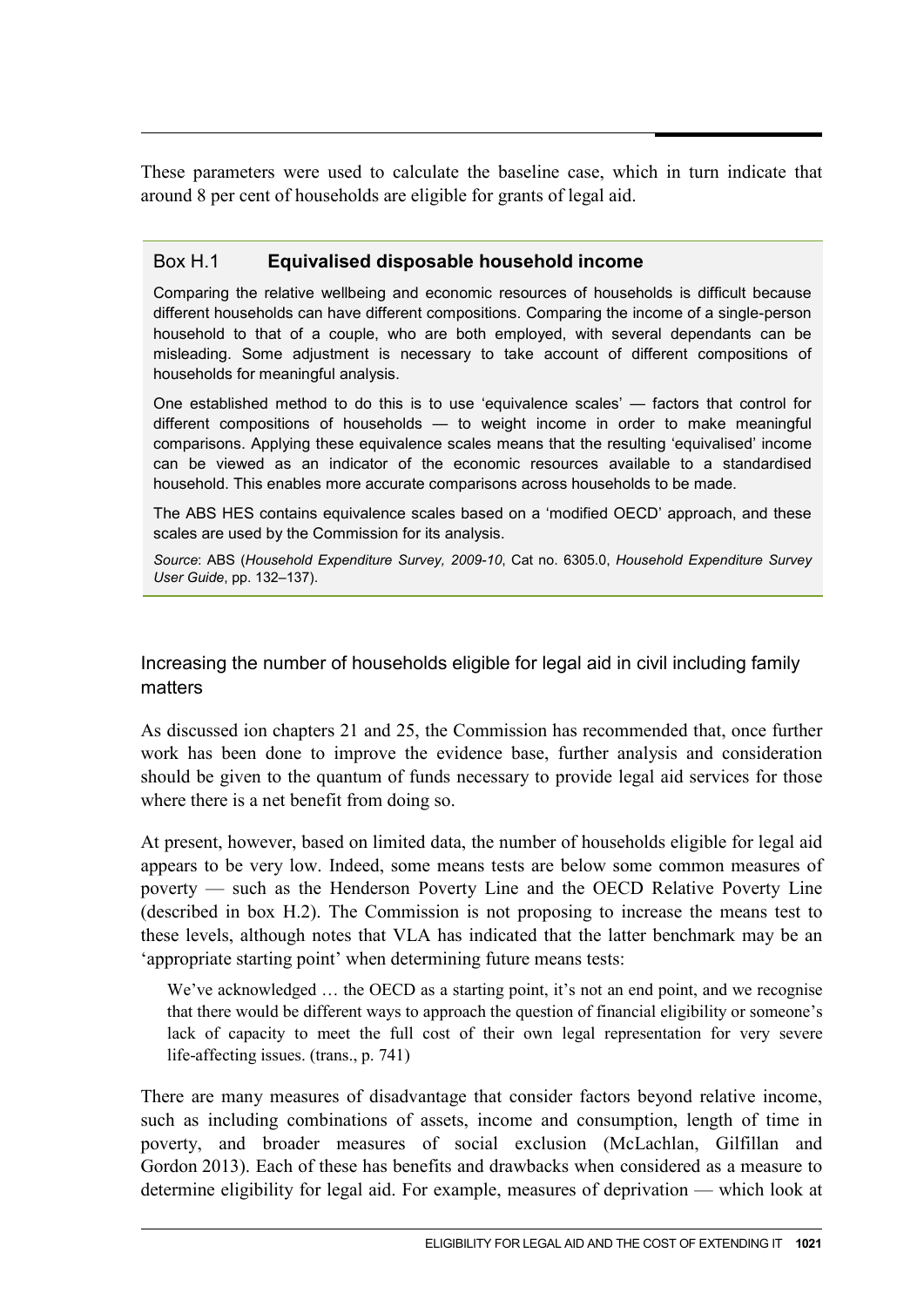going without or being unable to afford particular goods and services — may be a poor measure to use to determine eligibility for legal aid as the deprivation in question may not be related to legal need.

#### Box H.2 **Measures of relative poverty**

Two commonly used poverty lines are the Henderson Poverty Line and the OECD Relative Poverty Line.

- The Henderson Poverty Line defines benchmarks of poverty on the basis of equivalised disposable income for different household types. A recent estimate found that around 12.4 per cent of Australians were below this poverty line (Melbourne Institute of Applied Economics and Social Research 2013).
- The OECD Relative Poverty Line is defined as household income below 50 per cent of median equivalised household disposable income. Statistics from the OECD indicate that about 13.8 per cent of Australians were below this poverty line (OECD 2014). Another estimate, which used a different measure of equivalised disposable income and other assumptions, found that around 10.3 per cent of Australians were impoverished (McLachlan, Gilfillan and Gordon 2013).

However, these measures do not consider assets in their calculation. One measure that does — a measure of financial poverty (Headey, Krause and Wagner 2009) — considers both equivalised household income as well as a household's net worth. Households with less than \$200 000 or little in the way of liquid assets are considered to be poor. It was estimated in 2008 that around 13.7 per cent of the population was classified as poor under this measure.

Regardless of the relative poverty measure used, the proportion of the population considered poor is higher than the proportion of the population eligible for grants of legal aid from LACs under their means tests. This indicates that many households, despite being financially disadvantaged, may still fail the means tests for grants of legal assistance, or be required to make a contribution towards the cost of their case from a position of meagre resources.

An even smaller proportion would be likely to receive a grant of legal aid once the other methods of rationing are considered (chapter 21).

The choice of a measure of disadvantage to determine eligibility for legal assistance services should also be judged against the costs and benefits of providing services for different matters to those with other dimensions of disadvantage. While legal aid could be used to solve various legal needs, it may be the case that it is more cost effective to resolve those needs through, or in conjunction with, other services (which in turn may have their own means tests). Accordingly, more information is needed to best identify the measure or measures that should best be used to determine eligibility for legal aid. The recommendations in chapter 25 outline the best way to improve the evidence base in order to achieve this.

That said, there is clear evidence at present to suggest that legal assistance services are not fully meeting the legal needs of either the impoverished or the disadvantaged as intended, due to a lack of resources (chapters 21 and 22). A review of the National Partnership Agreement governing legal assistance services by the Allen Consulting Group found that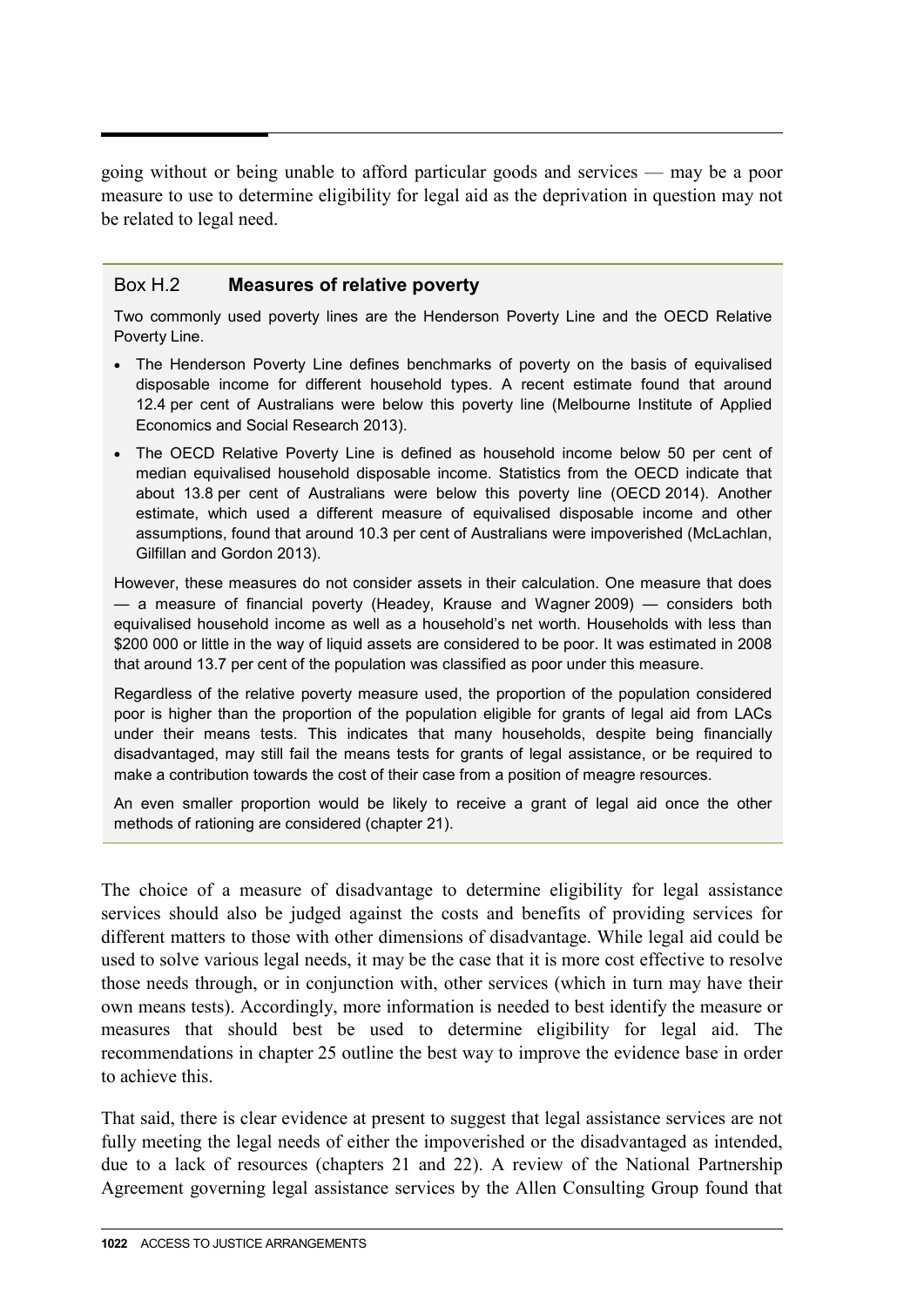present funding arrangements for LACs mean that legal aid is failing to provide services to the disadvantaged clients that need them:

Current arrangements do not equip legal aid commissions to provide grants of legal aid to all disadvantaged clients in all matters within stated service priorities, nor do the eligibility principles and service priorities draw a clear line between the types of matters and clients that should attract Commonwealth funded legal assistance services, and those where services should not be provided, or should be provided through other mechanisms. (2014, p. 113)

Given the low number of households eligible for grants of legal aid, and evidence to suggest that financially disadvantaged households may be ineligible, the Commission has calculated the cost of relaxing the means test, relative to the 'notional' national case described above. Because there is a lack of data at present to indicate what proportion of households should be eligible for assistance, the Commission has calculated the cost of increasing the means test (both income and assets) by 10 per cent, relative to the baseline case described above,  $3$  on the grounds that such a policy represents a reasonable interim arrangement. Such an increase would lead to around 10 per cent of households (or about 9 per cent of the population) being eligible for legal aid services in civil and family matters — a proportion that more closely matches the share of households experiencing relative poverty. Such a shift would also move the eligibility requirements closer towards means tests applied to some other government benefits.

The Commission estimates that increasing the means test by 10 per cent for civil (including family) matters would cost an additional \$57 million per year. The Australian Government should provide the bulk of this funding (given that this money would be used to assist clients in areas of Commonwealth law under existing guidelines). The Commission estimates that such a proposal would increase the number of people eligible for grants of aid in civil (including family) matters from around 1.4 million to 1.9 million.

#### *Sensitivity testing the relaxing of the means test*

-

The accuracy of this additional cost can be tested for sensitivity by considering the estimated costs for different changes to the baseline case (table H.3). The sensitivity testing estimates a range of costs from \$38 million to \$122 million. The higher estimates represent cases where the baseline considered often comprises a very small number of households, which in turn leads to large proportional increases when the means test is increased. Conversely, the lower estimates result from smaller proportional changes in the number of households considered eligible.

One factor that should be noted is the small range of changes in estimates of cost within the income bands (the columns of table H.3). This indicates that once the 'other assets' test is relaxed, the binding variable that controls eligibility is primarily income. This highlights

<span id="page-10-0"></span> $3$  That is, to an equivalised disposable household income of \$22 000 per year and total net assets of \$165 000.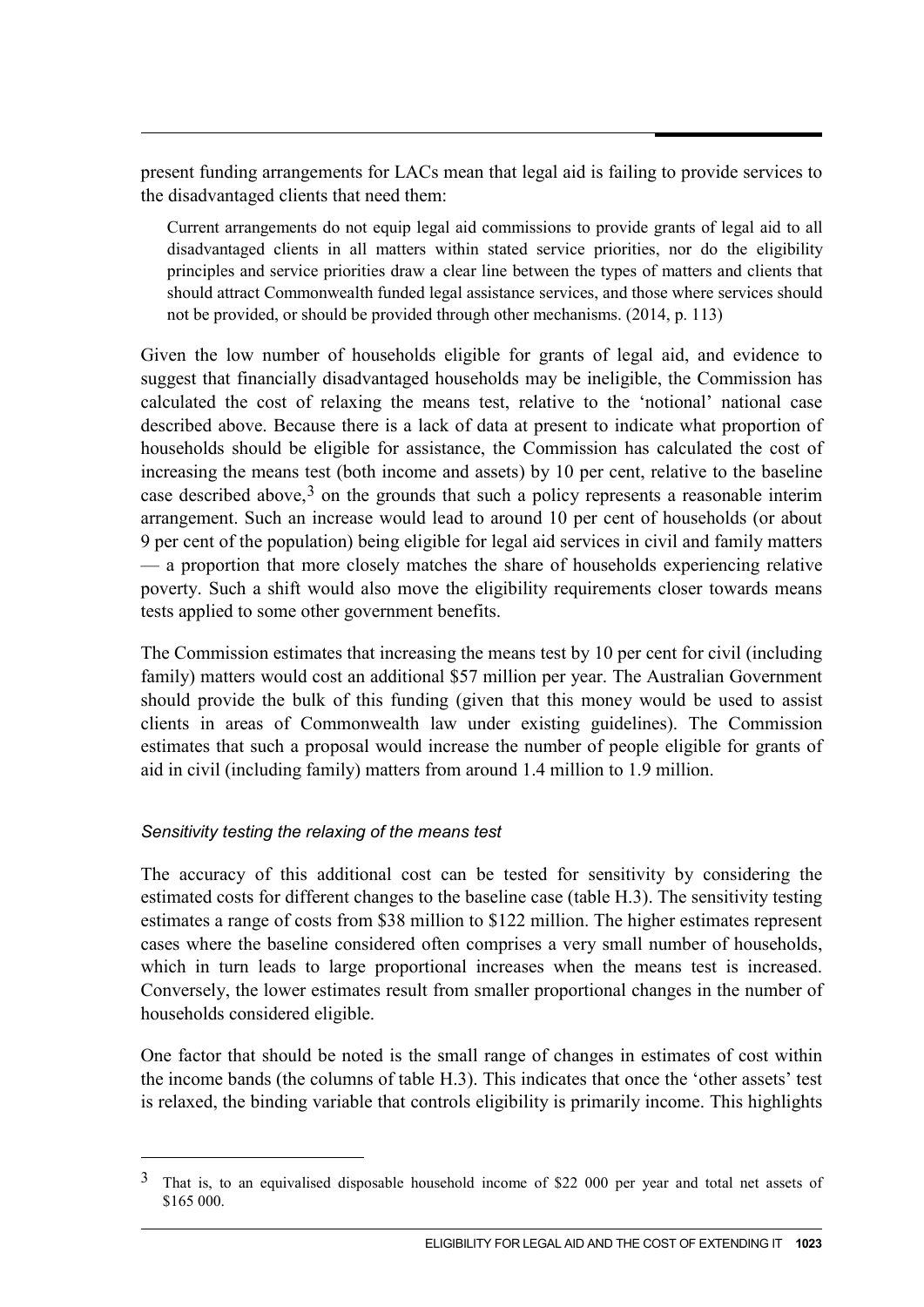the importance of relaxing the means test on other assets (or raising the general assessable asset limit) when increasing eligibility.

#### Table H.3 **Sensitivity testing of the cost of raising the means tests by around 10 per cent for civil and family mattersa,b**

|                                      | Change in equivalised net disposable household income |                         |                         |                         |                         |  |
|--------------------------------------|-------------------------------------------------------|-------------------------|-------------------------|-------------------------|-------------------------|--|
| Change in net<br>household<br>assets | \$18 000 to<br>\$20 000                               | \$19 000 to<br>\$21 000 | \$20 000 to<br>\$22 000 | \$21 000 to<br>\$23 000 | \$22 000 to<br>\$24 000 |  |
|                                      | \$m                                                   | $\mathsf{S}$ m          | $\mathsf{S}$ m          | \$m                     | \$m                     |  |
| \$130 000 to<br>\$142 500            | 116                                                   | 84                      | 56                      | 38                      | 39                      |  |
| \$140 000 to<br>\$155 000            | 122                                                   | 89                      | 61                      | 42                      | 43                      |  |
| \$150 000 to<br>\$165 000            | 113                                                   | 84                      | 57                      | 39                      | 40                      |  |
| \$160 000 to<br>\$175 000            | 113                                                   | 84                      | 57                      | 39                      | 41                      |  |
| \$170 000 to<br>\$187 500            | 112                                                   | 85                      | 59                      | 40                      | 42                      |  |

**a Bold** denotes the Commission's preferred estimate. **b** The discreteness of the data does not always allow for an exact 10 per cent increase in income and assets measures, and so the proportional change in some categories may be greater than others.

*Sources*: Commission estimates based on unpublished VLA and LANSW data; ABS (*Household Expenditure Survey, 2009-10*, Cat. no. 6503.0, Confidentialised Unit Record File).

## **Providing additional funding for grants of aid in civil matters**

Increasing the means test for the present range of services offered would still leave considerable gaps in coverage because LACs do not offer grants of aid in many civil matters. Some areas of civil law are covered by the other legal assistance services, but the Commission has heard many instances where coverage has been 'wound back' or where LACs have suggested that there is unmet legal need in particular areas, but do not have the resources to cover it (chapter 21). For example:

Then there's looking at areas of law in which we're not adequately meeting unmet need. Particularly in the civil law space we accept that we will never be able to cover the field, but in running effective niche civil law practices which can spotlight systemic problems and tackle issues at their source … we can contribute to the avoidance of legal problems for other people who will never actually be a client. (VLA, trans., p. 744)

However, when pressed on the extent of unmet legal need for civil (as well as family matters), no LAC was able to provide a concrete figure on the level of unmet need, or how much additional funding would be necessary to close the perceived 'gap' in legal services. The inquiry process revealed a number of anecdotes relating to unmet need in the civil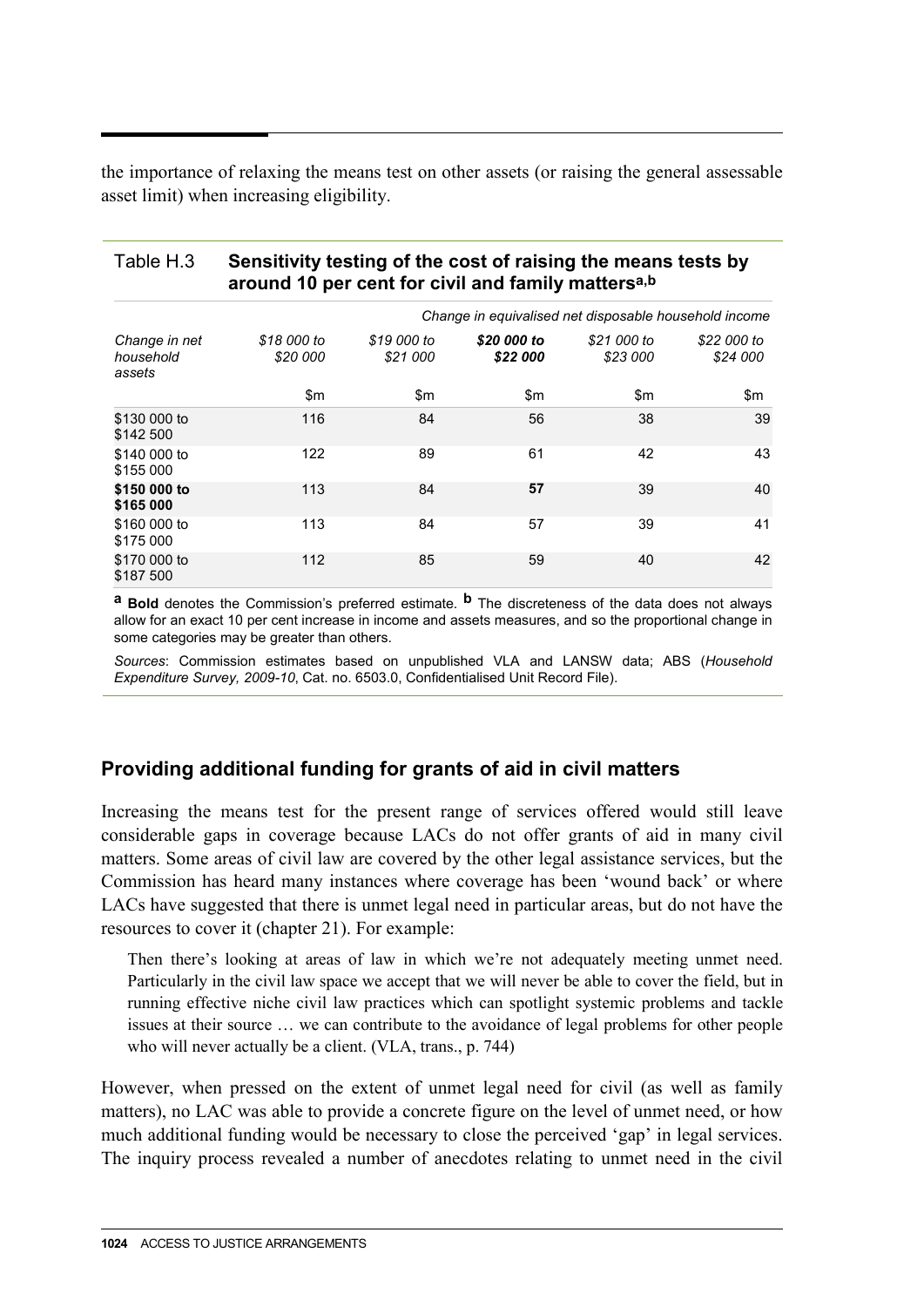space, but quantifying the costs of resolving that need and the benefits from doing so is not possible to do accurately on such evidence.

The observation that problems tend to be associated, or 'cluster', with family law matters suggests that more assistance is needed for other civil law matters. The *Legal Australia-Wide Survey* found that family problems often clustered with 'credit and debt' problems, and that those with family law problems also frequently had disputes in areas of consumer, criminal, government (including benefits), housing and rights (Coumarelos et al. 2012, pp. 88–89). Given that LACs have identified and provide services to those with family law matters, these data indicate that assistance is needed for other civil matters as well.

On this basis, the Commission has examined the option of increasing the number of (non-family) civil grants of aid to match the number of grants presently provided for family matters — an increase of around 40 000 grants, annually. This represents a substantial increase in the total grants of legal aid, given that (non-family) civil matters are not well covered by LACs at present.

The present lack of coverage in (non-family) civil matters makes it difficult to cost such a proposal with accuracy. Because the LACs do relatively little casework for civil (other than family) matters, the cost information provided by VLA and LANSW may not be a good indicator of the funding they would require if they were to increase their caseload in this area of law. Another issue is the relatively skewed nature of the other civil casework at present — some areas of civil law (besides family) receive a much greater number of grants of legal aid than others. However, while such data may be imperfect, it is the most reliable source that the Commission has had access to at this particular level of disaggregation.

The data about grants of legal aid undertaken by private practitioners provided to the Commission indicated that the cost of a grant of aid for a civil matter ranged from \$1923 (for matters relating to mental health in New South Wales) to \$24 988 (for consumer matters, including consumer credit, in New South Wales).[4](#page-10-0) The weighted cost of a civil grant of aid currently undertaken by VLA and LANSW — based on their cost weighted by their incidence — is around \$3100.

Accordingly, the cost of providing an additional 40 000 grants of aid for civil matters is in the order of \$124 million. In practice, however, there are likely to be considerable savings in achieving this goal if LACs were able to use in-house lawyers to provide these grants instead of private practitioners. Governments should give consideration to recommendation 21.3 (relaxing the constraints around the use of in-house lawyers by the LACs) to allow such potential savings to be fully realised. State and territory governments should provide the bulk of this funding on the grounds that most of the civil matters (outside of family matters) relate to state and territory areas of law.

-

<sup>&</sup>lt;sup>4</sup> The number of grants of aid for consumer matters is relatively low in New South Wales, and the high average cost reported here reflects the effect of a few complex cases.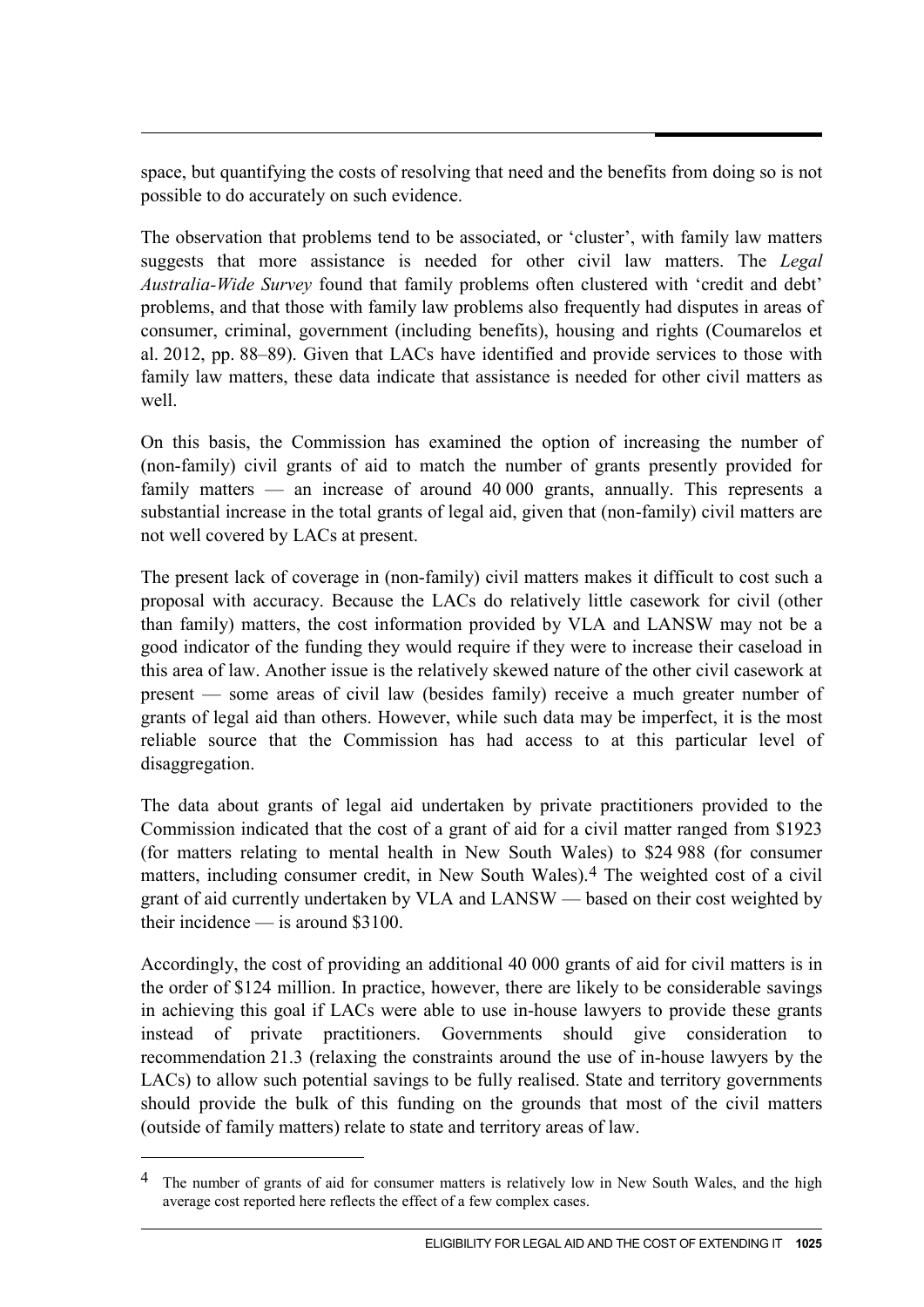#### *Sensitivity testing the provision of additional grants of civil aid*

A lack of comprehensive cost data for grants of aid in civil matters means that it is difficult to provide an exact figure or confidence interval around the cost of providing these additional grants of aid. One method of sensitivity testing these additional grants of aid is to cost them at the private practitioner rates in the areas of civil law most commonly provided by VLA and LANSW. Two areas of law — financial matters and government matters — are currently provided more often than other civil matters (although they themselves are far less common than areas of family law). Costing an additional 40 000 grants of civil aid at those rates yields an estimate between \$80 million and \$130 million, respectively.

The Commission estimate of \$124 million is towards the higher end of this estimate, reflecting the relatively high cost of grants of aid in civil areas of law (outside of family law) where there are currently fewer cases undertaken by VLA and LANSW — such as migration, housing and human rights. An estimate towards the higher end of the band is considered credible as costs may rise if LACs expand into providing more services in these areas of law.

## **Summary**

The combined cost of these proposals is around \$192 million per year, comprising:

- \$11.4 million per year to maintain existing frontline services
- around \$57 million per year to relax the means tests for LACs
- around \$124 million per year to provide additional grants of aid in civil matters.

However, the Commission has recommended a funding increase of around \$200 million (recommendation 21.4), due to a number of sensitivities around the methodology employed. These include:

- the potential for a higher cost of providing private practitioner services than what is currently being paid at present (as an increase in the demand for the services has the scope to raise prices)
- concerns that increasing the means test could alter the 'mix' of problems faced by those seeking legal aid, and so alter the costs of grants of aid
- uncertainties around how the intensity, or number of problems per household, changes as the means tests are relaxed.

These factors highlight the need for greater data collection to better understand the cost drivers and legal problems facing those who need legal assistance services. The challenges of building such an evidence base are discussed in chapter 25.